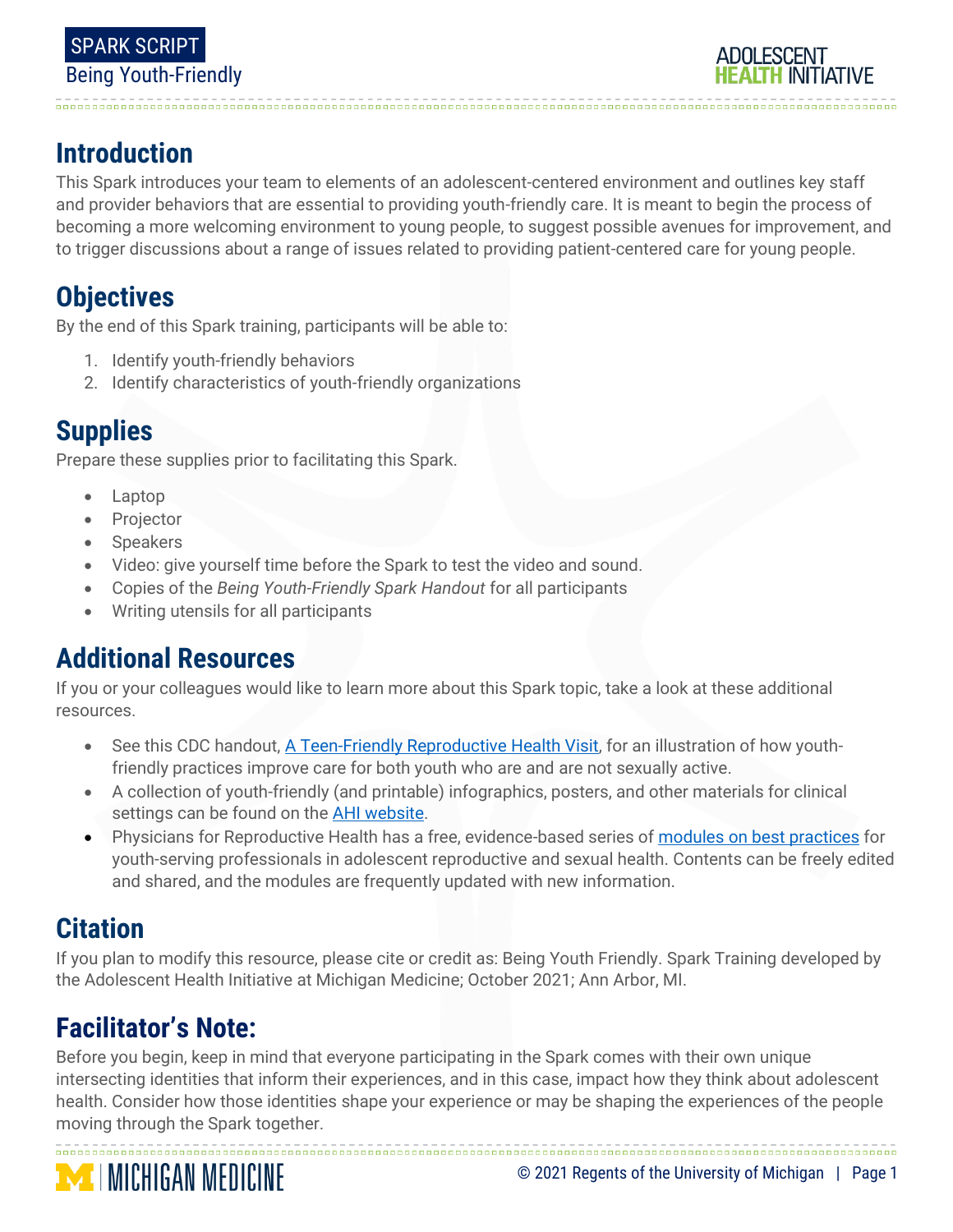



For the most up to date version of this training, be sure to check AHI's website at [www.adolescenthealthinitiative.org/Spark-trainings](http://www.adolescenthealthinitiative.org/Spark-trainings)

Please direct any questions or inquires to the Adolescent Health Initiative at [adolescenthealth@umich.edu.](mailto:adolescenthealth@umich.edu)

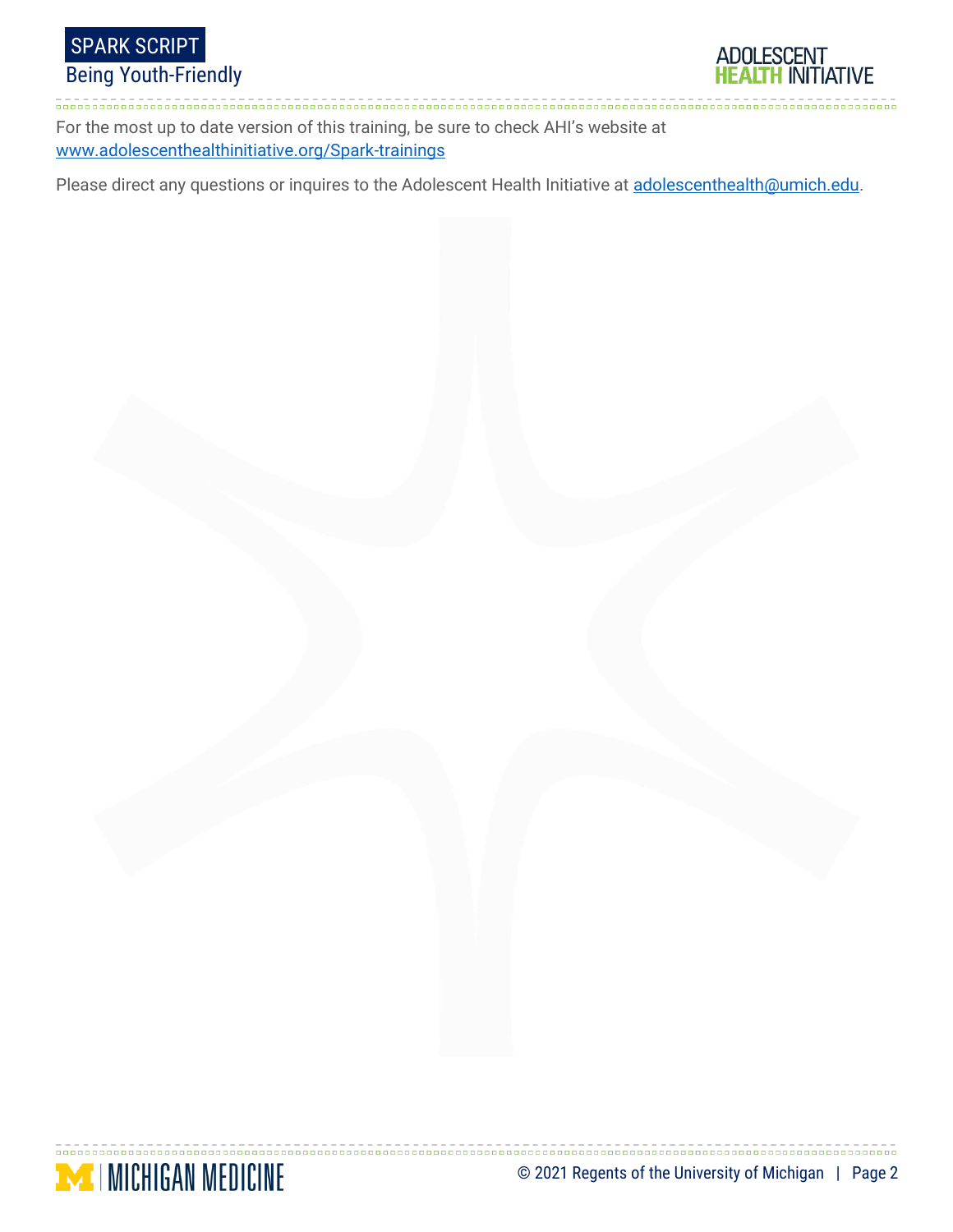



# **Intro/Hook** (5 minutes)

### $\Box$  1 – TITLE SLIDE

Today we're going to do a 15-minute mini-training, also called a Spark, to look at ways we can best meet the needs of the youth we serve. This Spark is on Being Youth-Friendly.

Introduce yourself/yourselves.

#### 2 –FIND SOMEONE WHO…

**MINICHIGAN MEDICINE** 

#### Pass out handouts.

To help us think back to our own experiences as youth, we're going to do a quick activity. Turn to the people around you and find someone who agrees with or completes the task on your handout. After they complete the task, fill in their name on your handout. Talk to as many of your coworkers as you can over the next few minutes.

Give people a couple of minutes for people to fill out their sheets.

Let's take a moment to share some answers. Please raise your hand if:

- 1. You would rather hold a baby than talk to a teen.
- 2. You can recall a recent positive interaction with a teenager
- 3. You can name 2 things that are hard about being a teen

The purpose of this activity was to help us think back to our own experiences as young people, and to remind ourselves that it might take special effort for us to meet their needs as we provide patient-centered care, from the front desk, to the exam room, to check out.

If you are facilitating this Spark virtually, use the following script/activity instead.

To help us think back to our own experiences as youth, we're going to do a quick activity. Since we're meeting virtually we'll do this slightly differently than if we were in person. In the chat, respond to these prompts:

Read prompts one at a time and allow participants to respond in the chat.

What is something that is hard about being a teen?

What is something that is hard about working with teens?

What is something that is enjoyable about working with teens?

ADULESCENT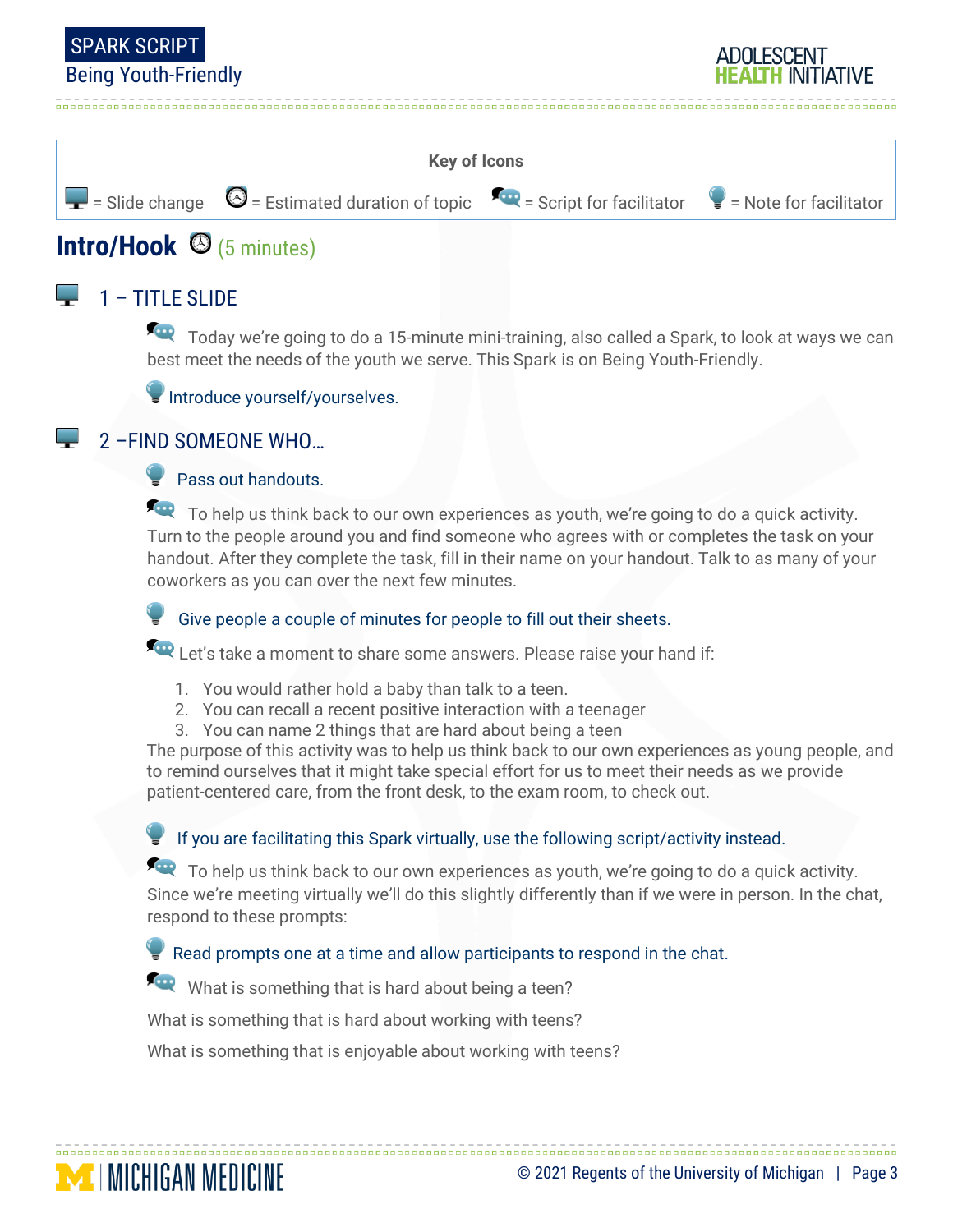



The purpose of this activity was to help us think back to our own experiences as young people, and to remind ourselves that it might take special effort for us to meet their needs as we provide patient-centered care, from the front desk to exam room to check out.

## **Key Concepts ©**(5 minutes)

### $\Box$  3 – TFFNS SPFAK

Let's hear from teens directly in this three-minute video about how they want to be involved in their health care. The teens in the video are from the Adolescent Health Initiative's Teen Advisory Council. As you watch, keep these questions in mind: What might happen when youth **don't** feel comfortable accessing services? What might happen when they **do** feel comfortable?

Click link on the slide to play video, or use: https://youtu.be/vAu5ad82718.

#### $\overline{4}$  – TEENS SPEAK

Discussion: Thinking about the video and the perspectives of youth, what might happen when they don't feel comfortable with their health care experience?

Pause to allow people to answer and then click for the next question.

And what might happen when they do feel comfortable?

Consider sharing a brief story from your own experience working with teens.

#### $\overline{5}$  – THE DEVELOPING TEEN BRAIN

While teens are in this transitional stage of life, we know from research that teen brains are at a critical point of development. The part of the brain that controls executive functioning and thinks about long-term consequences is not fully developed until the mid-20s. When teens make decisions that seem questionable to us as adults, it's helpful to remember that this can be developmentally appropriate, even if we don't understand it.

### $\overline{\phantom{a}}$  6 – RISK-TAKING

**MICHIGAN MEDICINE** 

A great example of how teen brain development is unique to this age has to do with risktaking. People of all ages take risks, but it's at its peak during adolescence. There are emotional risks, social risks, and physical risks that all help adolescents to build their identity.

### **7 – RISK-TAKING BEHAVIORS**

But, some risks can be unsafe. Adolescents often take more risks related to things like alcohol and other drugs, distracted driving, suicide, not wearing a seatbelt or not practicing safe sex. These behaviors are more likely in this age group as compared to other ages. This also means that there are opportunities for prevention, and we could change the outcome for a teen through consistent screening and counseling.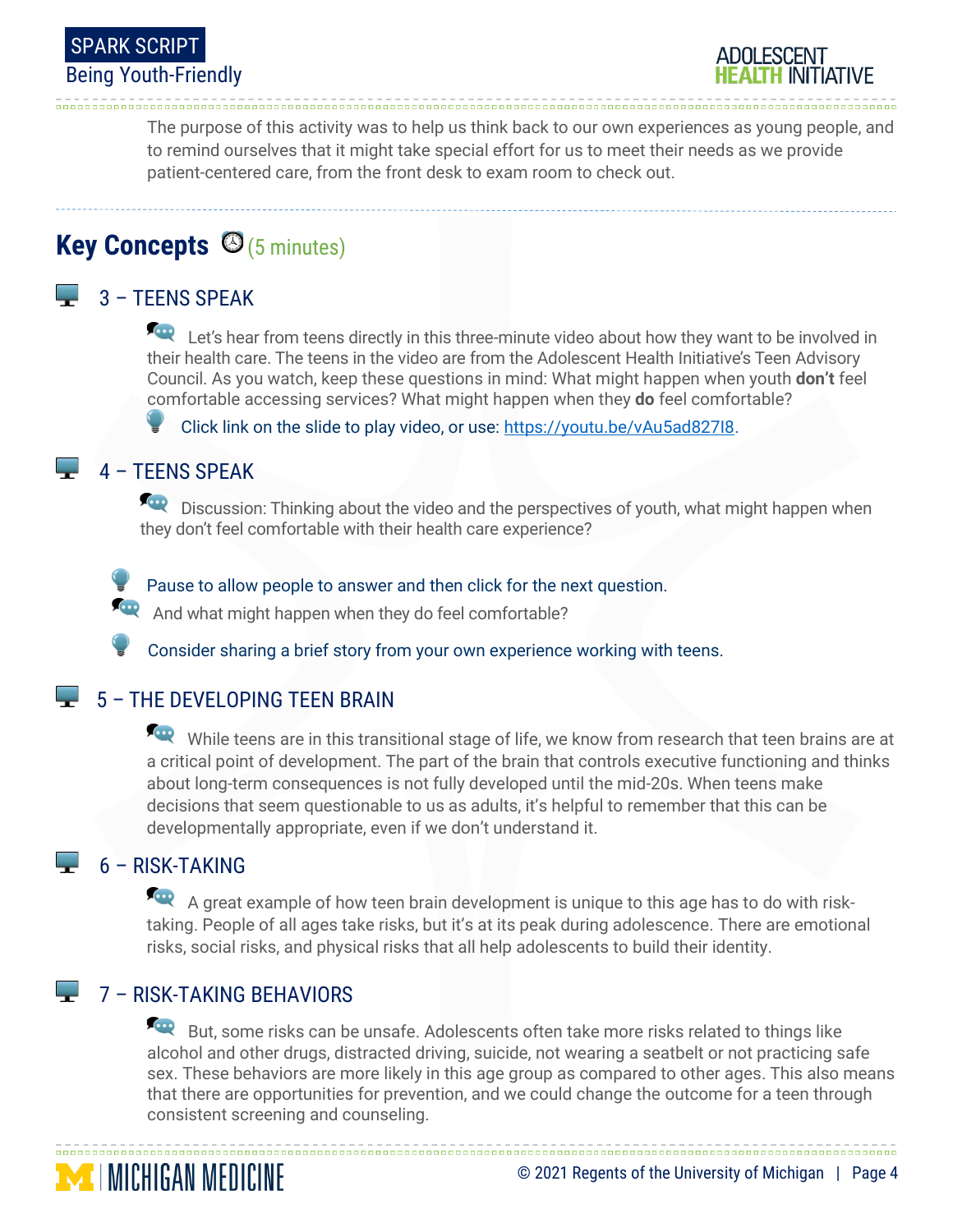



So, if their behaviors are developmentally appropriate, as challenging as they may be, what can we do as adults, to help them along the way?

## **Application** (5 minutes)

### 8 – YOUTH-FRIENDLY BEHAVIORS

One of our main goals with becoming more youth-friendly is to look at how we interact with young people and help them feel welcome here. There are a lot of ways that health centers can be welcoming to young people, and we have 8 of these behaviors listed on the slides and at the bottom of your handout. For the next few minutes, we will review a couple of scenarios, and discuss which youth-friendly behavior that scenario relates to. There is no right answer, and for some there could be multiple answers.

#### 9 – YOUTH-FRIENDLY BEHAVIORS

Studies have shown that providers often don't counsel their adolescent patients with chronic illness on reproductive and sexual health, even though adolescents with chronic illness participate in sexual activity at similar rates to their peers without chronic illness. Which youth-friendly behavior does this relate to? Keep in mind that this is obviously an example of what not to do.

 Answer: #2. Provides and/or supports fair treatment and equal opportunity for ALL adolescent patients.

#### 10 – YOUTH-FRIENDLY BEHAVIORS

"My mom talks to her, she talks to my mom, I'm just there. I'm just there to get poked." This is a quote from Luis at age 16 and is another example of a not-so-adolescent-friendly interaction. Which one does this relate to?

Answer: #3. Listens to and objectively considers what adolescent patients have to say.

### $\Box$  11 – YOUTH-FRIENDLY BEHAVIORS

**MICHIGAN MEDICINE** 

The following story is from Ray at age 23. "When I explained to the staff that I didn't have insurance, she was like, 'Oh, there's this program, and there's this resource, you can get help here, or you can go this route,' and it was just like wow, no one ever told me that. Otherwise, I felt doomed, and she kind of gave me hope. I've gone to other really nice places, and same thing, they were just positive about it, like 'That's no big deal, we can work with that, and there's options.' Whenever I was given options and I didn't feel hopeless, it was a good experience." Which youthfriendly behavior is this an example of?

© 2021 Regents of the University of Michigan | Page 5

 Answer: #6. Patiently helps youth navigate referrals and any other systems that may be challenging.